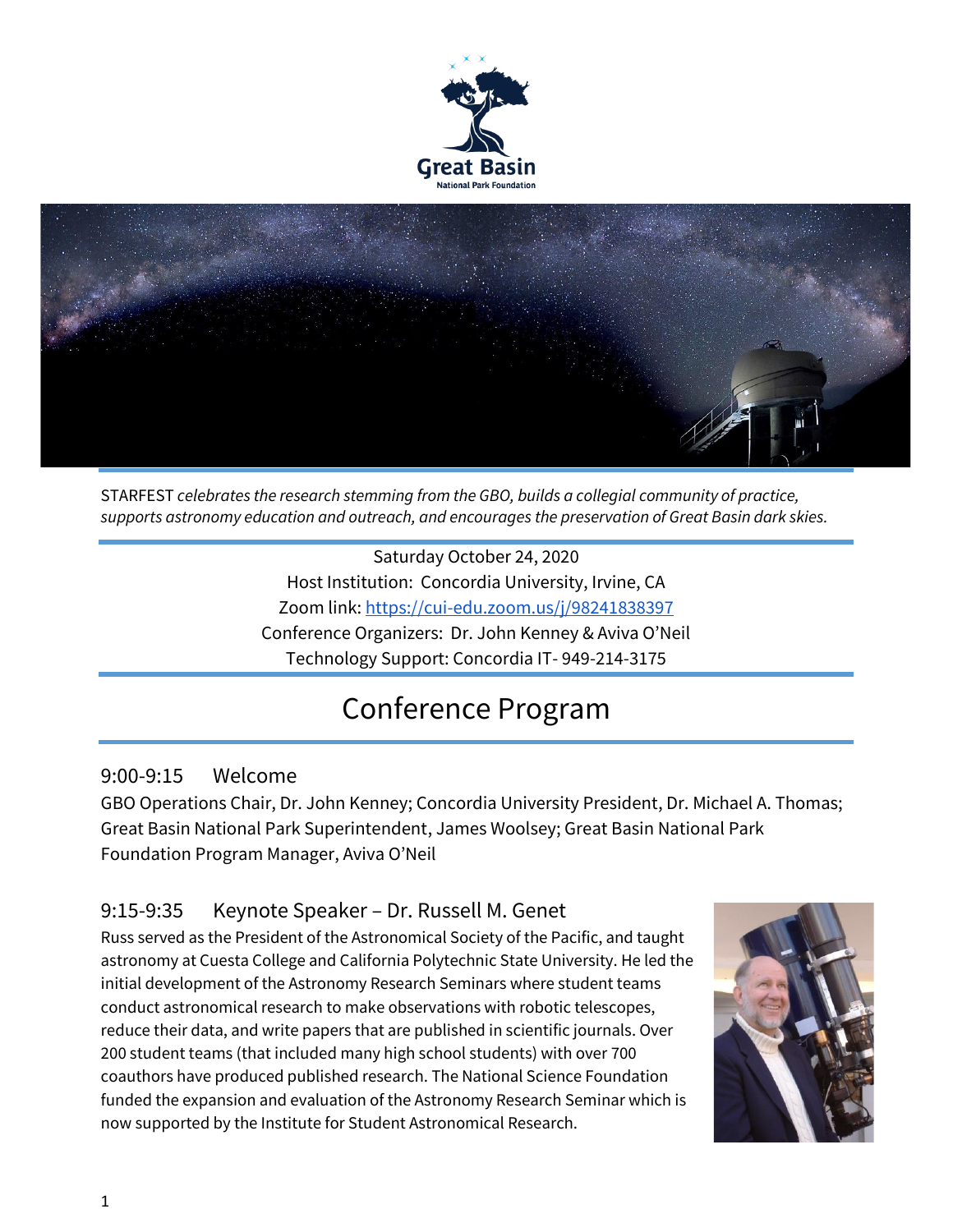9:35-9:55 Presentation 1a - Dr. Aarran Shaw Postdoctoral Researcher- University of Nevada, Reno Studying Magnetic Cataclysmic Variables with GBO

## 9:55-10:15 Presentation 1b- Ruth Larson

Physics/ Mathematics double major, Concordia University My presentation is on graphical and analytic methods of solving for true double star orbits from the projected orbit which we observe. Accurately solving for an orbit requires many iterative processes and differential corrections which can either converge into a usable orbit or diverge and the researcher must come up with a new estimate. Combining a graphical method with analysis using ephemeris formulae and the Thiele-van den Bos analytic method could lower calculation time by providing a much more accurate original estimation of the observed orbit.

#### 9:55-10:10 Break

#### 10:10-10:30 Keynote Speaker – Dr. Stella Kafka

Executive Director and CEO, American Association of Variable Star **Observers** 

The AAVSO Program: Enabling Citizen Astronomy for all: The AAVSO formed in 1911 as the first group to engage amateur astronomers in data acquisition in support of professional astronomy projects. It has evolved into an International Organization with members and observers from both the professional and non-professional astronomical community, contributing data to its public databases which are frequently used in

research projects and help interpret some of the most dynamic phenomena in the universe. The AAVSO successfully engages a diverse community of individuals, backyard astronomers, educators, students and professional astronomers, in astronomical research. Dr. Kafka will present the main aspects of the association as well as introduce the various means that the AAVSO is using to support cutting-edge variable star science, and how individuals can actively participate in the AAVSO's program.







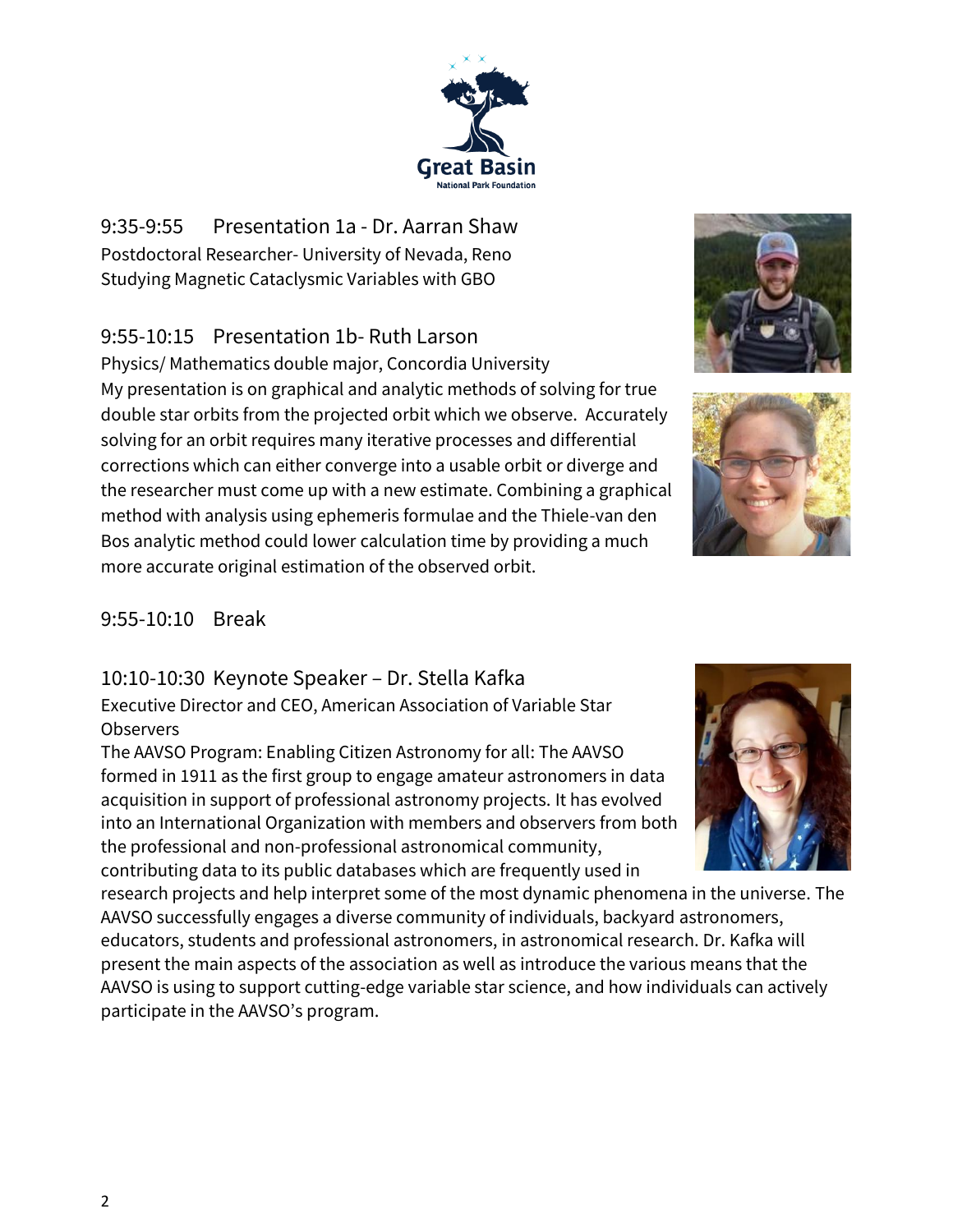10:30-10:50 Presentation 2a - SUCCESS Academy High School Students Brenlie Shirts, Alexa Brammer, Taleah Nelson, Zachary Brammer, Kiani Bonilla Several high school students who have done double star research with Dr. Cameron Pace (Southern Utah University) will present on their projects.

#### 10:50-11:10 Presentation 2b – Noah Herta

University of Nevada Reno

Using the GBO to study Semi-Autonomous Light Curve Analysis of Transient Nova AT2019tlu

## 11:10-11:20 Break

## 11:20-11:40 Keynote Speaker – Rachel Freed

Rachel Freed is a co-founder and the President of the Institute for Student Astronomical Research (InStAR), as well as a seminar instructor, with a mission to incorporate true scientific research into secondary and undergraduate education. She is a co-author on over 20 published papers with students and educators from around the United States. Rachel helps to coordinate international conferences around the use of telescopes in education and is currently working on a PhD in astronomy education. She is also a faculty lecturer in the School of Education at Sonoma State University. She is involved in curriculum design and

implementation and trains educators in the use of technology and remote telescopes for research. She has been an amateur astronomer for over 20 years and is involved in public outreach. Rachel is a public speaker with a focus on bringing telescopes to students around the globe as well as promoting changes in education that build on a student's intrinsic motivations and interests.

# 11:40-12:00 Presentation 3a- Sarah Colangelo

2020 graduate Physics, University of Nevada Reno Monitoring Optical Decay of a Black Hole X-ray Binary using the GBO Low mass X-ray binary (LMXB) systems are composed of a stellar mass black hole and a companion star that powers the black hole by accretion. These types of systems spend a majority of the time accreting at slow rates in a state of quiescence but have been observed to enter an outburst cycle. The LMXB binary system MAXI J1820+070 was observed as it was going through an outburst cycle beginning in the hard state





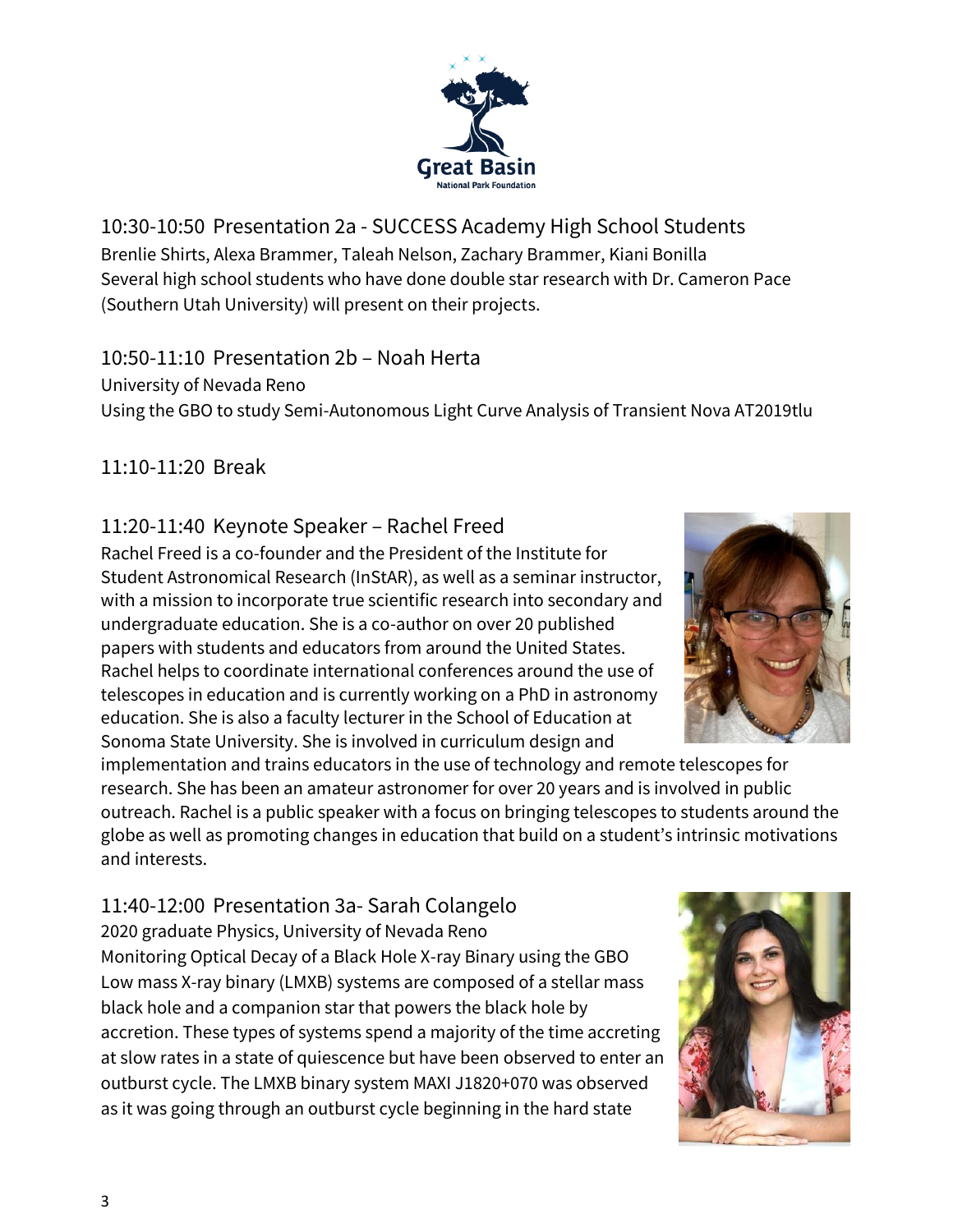

and transitioning into the soft state before entering quiescence again. Observations in the optical light spectrum began towards the end of the outburst cycle in October of 2018 with the use of the Great Basin Observatory. The brightness of the system was monitored regularly to determine how the optical light emitted during the outburst changes over time which resulted in a decay timescale of 43 days. This result was compared to that of the X-ray light emitted from the same source in order to better understand the complex structure of the black hole system.

# 12:00-12:20 Presentation 3b- Jaxton Maez

Pure Mathematics Major, Junior, Southern Utah University Double star astronomy considers pairs of stars that appear close to each other when viewed with an optical telescope from Earth. The intention is to characterize the interaction, if any, between the stars. Southern Utah University (SUU) is utilizing the GBO and double star investigation to introduce students new to astronomy to the basics of astronomy research. A primary objective for this project is to learn how to characterize the orbit of interacting double star systems.

# 12:20- 1:30 Lunch

### 1:30-1:50 Cole Niebuhr

Director of Research at Global Science Directive and Adjunct Professor, Concordia University Irvine

Speckle interferometry uses a combination of mathematics to extract data from otherwise unreadable images in order to produce high-resolution images of double star systems where the star orbit proximities are too close to be distinguished using traditional photometry. Cole, who has been integral in setting up the speckle software at the GBO, will talk about recent and upcoming software upgrades and as the planned installation of the new meteorite tracking camera at the GBO.



# 1:50-2:10 Presentation 4a- Alexis Tudor

Master Student Computer Science and Engineering, University of Nevada Reno User-Guided Development of a Photometric Pipeline for the GBO Robotic Telescope: As more and more data are collected from the night sky, it becomes more important to be able to analyze the data as precisely as possible in as little time as is necessary with the use of computer programs. The spotlight has thus begun to shine on data science and software development as